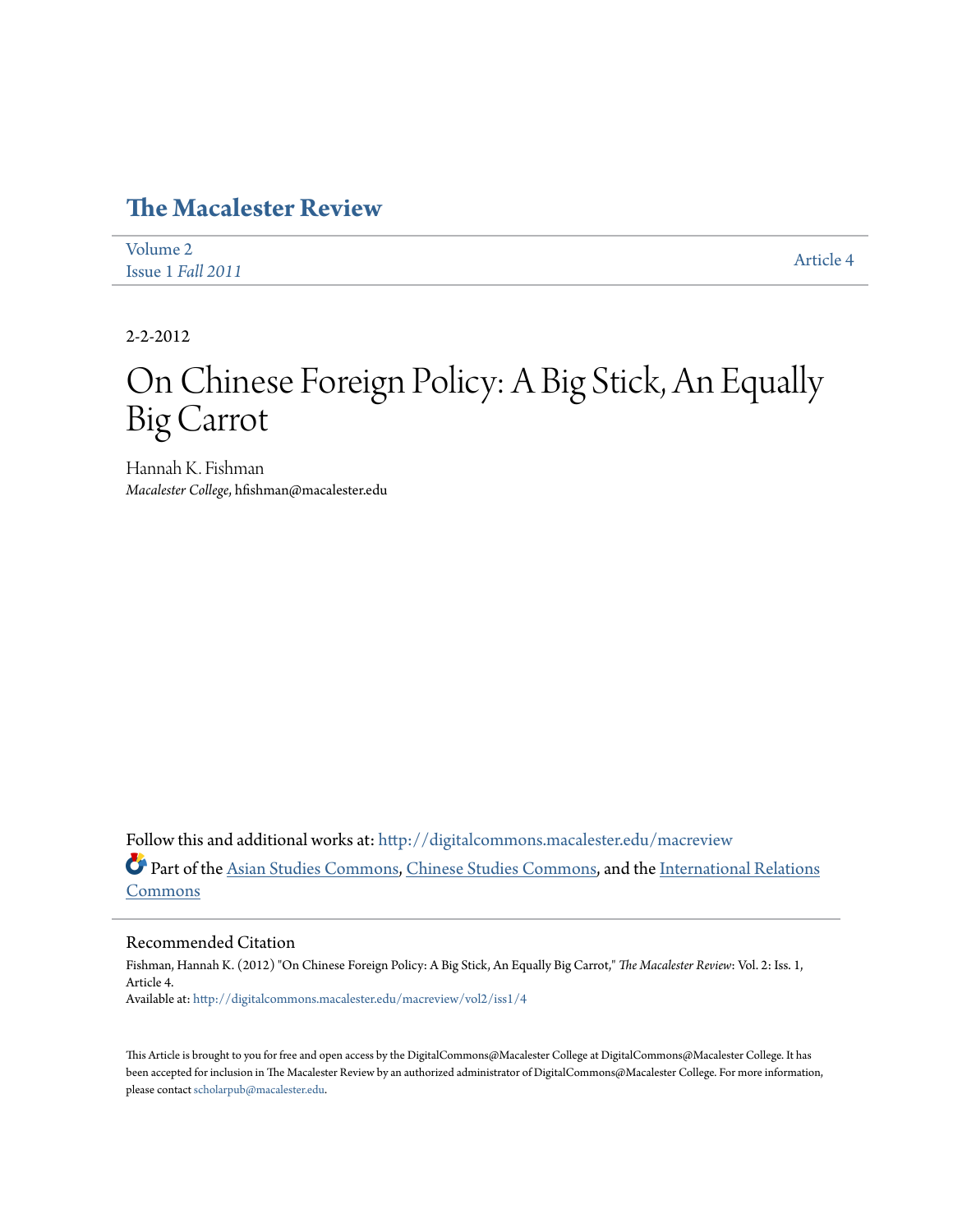A Big Stick, an Equally Big Carrot Hannah Fishman October 7, 11 Professor Andrew Latham POLI-220- Chinese Foreign Policy

What will be the systemic consequences of China's rise?

There is much speculation within the international community regarding China's newfound assertiveness and the potential threat it could pose to the current balance of powers. Since scholars suspect China will reach its demographic potential within in the next twenty years, policy experts are tasked with the urgent question of the systemic consequences of China's rise. Few dispute that China is in fact rising—a rise that many officials and state leaders believe to be inevitable. Indeed, this paper will not debate claims on whether China is or isn't rising—there are too many political, economic, and social measures that clearly favor the rising China argument to regress into that discussion. However, the consequences of China's rise remain uncertain and at the forefront of international debate. While many countries and experts fall into the slippery slope of "crystal ball" guessing games regarding China's assertiveness, it is nonetheless important to analyze the systemic consequences of China's rise as a means of offering more focused and detailed policy recommendations for the future. In order to understand the implications of China's rise and the potential impact these might have on the political landscape, it is necessary to answer three questions: what does china's rise look like? What is China's trajectory and does this constitute a threat? And finally, what policies best respond to these realities?

In this paper I will argue that China's rise in power is guided by a policy I call "building a bigger stick and a bigger carrot." This twofold policy seeks to increase

Published by DigitalCommons@Macalester College, 2012

1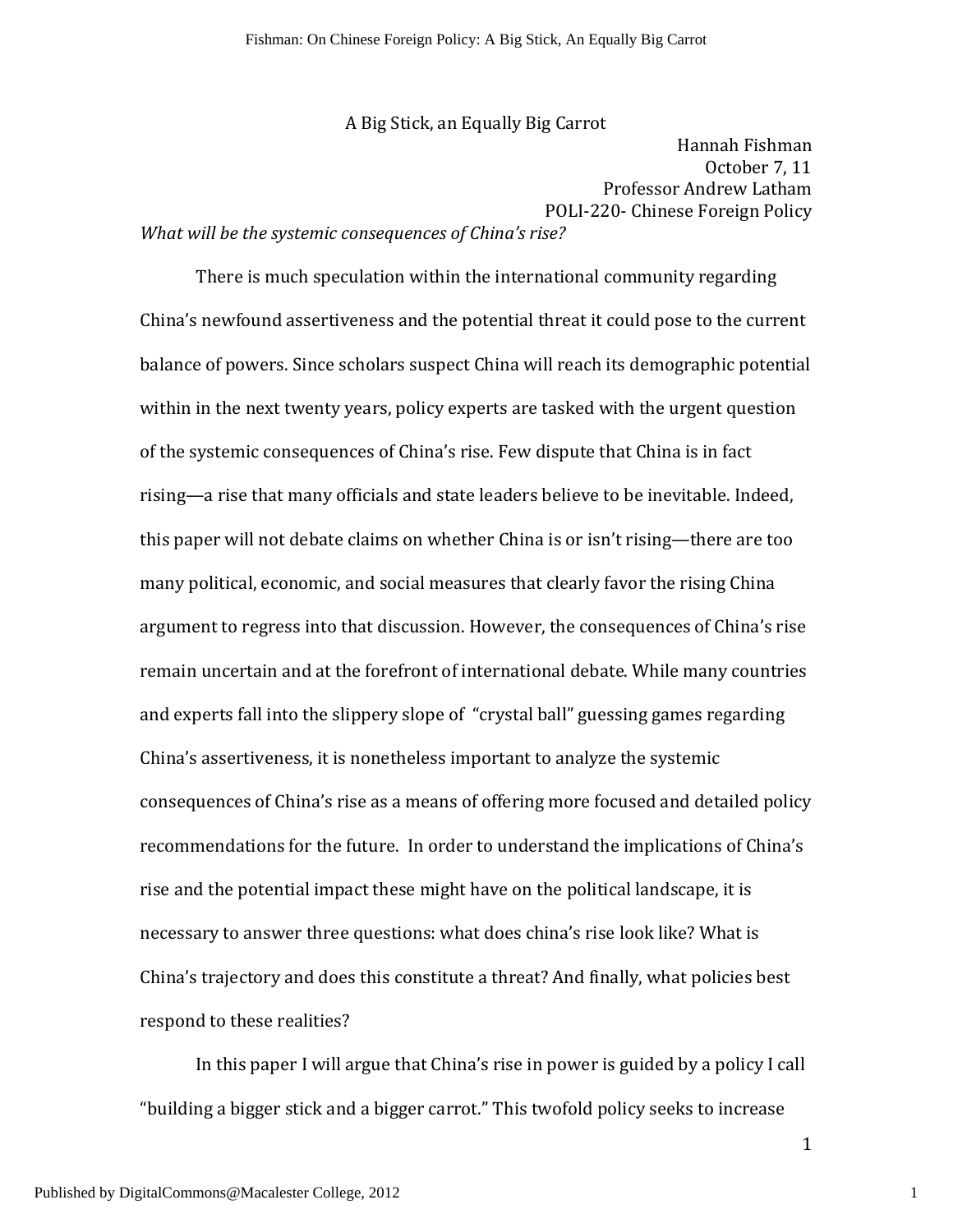both hard and soft power, which combined creates a system of incentives while also deterring actors through military might. By understanding Chinese current foreign policy strategy as it relates to Beijing's global rise, we can better evaluate whether China will use its position to pursue a policy of global domination or, alternatively, assume its position as a "good institutional citizen" within the liberal international system. Policy recommendations will be aimed at guiding China to assume the latter position and I argue that strengthening Western-central international institutions can accomplish this best.

 Much of the concern regarding Chinese assertiveness stems from China's growing ability to project power. The past couple decades have witnessed a steady increase in Chinese hard and soft power—perhaps both intentionally and unintentionally. The result is what I would call a "building a bigger stick and a bigger carrot" foreign policy. To this point, China is not only building up its tangible military and economic power but also strengthening its soft power appeal by growing its capacity to influence others. The "building a bigger stick and a bigger carrot" approach positions China at the center of strategic alliances held together by a program of incentives and deterrence. By examining the ways in which China pursues a "building a bigger stick and bigger carrot" plan, policy makers can better tailor a foreign policy strategy that incorporates and responds to Chinese hard and soft power realities.

 In the last two decades China embarked on a conspicuous program of military modernization. Military modernization should not come as a surprise or as a threat necessarily—"China is still decades away from challenging U.S. military's

2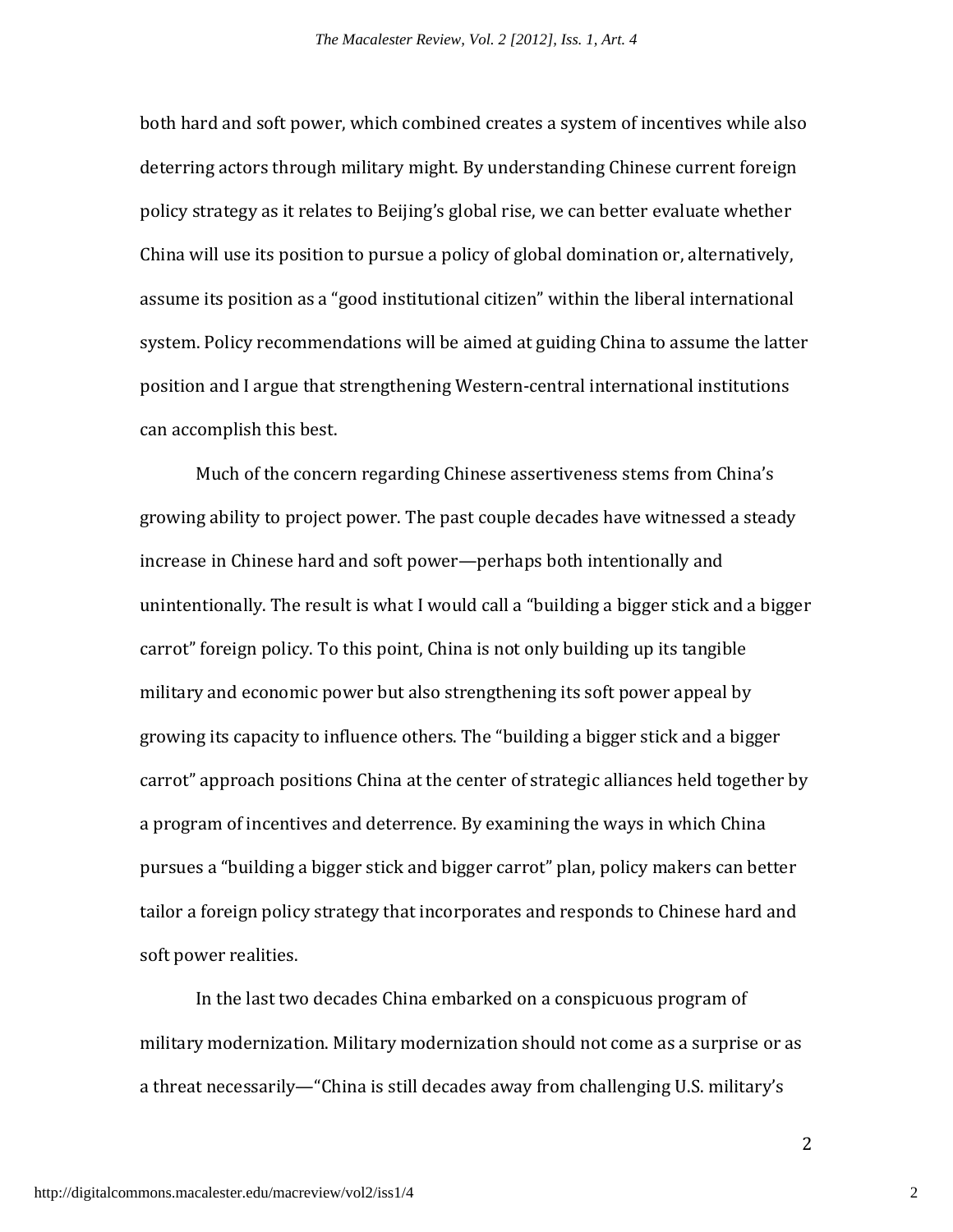preeminence…[and has] significant shortcomings in command and control, air defense, logistics, and communications"1. China recognizes that its current military lacks the sufficient strength and sophistication to fight a major war outside of China's coasts and, thus, has dedicated itself to building a military capable of defending its core interests.

China's growth in military currently appears benign as long as it remains within the framework of defending core interests; however, there is much concern and anxiety among policy officials and analysts who worry that a military buildup might pose a more bellicose threat in the future. These are not unreasonable concerns for a few reasons. First, the most conspicuous indication of Chinese military modernization is its 2008 defense budget of \$61 billion. The U.S. Defense Department believes Chinese military spending to be even higher than this estimate since in 2007 the Chinese reported a budget \$52 billion, whereas the Defense Department estimated a spending range between \$97 and \$139 billion<sup>2</sup>. Beijing's increased spending funded "a large, increasingly capable submarine fleet, and air force stocked with Russian warplanes, and technical strides which have improved China's ballistic missile arsenal"3. China recently announced its commitment to

<u>.</u>

<sup>&</sup>lt;sup>1</sup> Jayshree Bajoria, "China's Military Power," *Council on Foreign Relations*, 4 February 2009, http://www.cfr.org/china/chinas-military-power/p18459 1.

<sup>2</sup> Jayshree Bajoria, "Countering China's Military Modernization," Council on Foreign Relations, 4 February 2009, http://www.cfr.org/china/countering-chinas-militarymodernization/p9052 1.

<sup>3</sup> Ibid.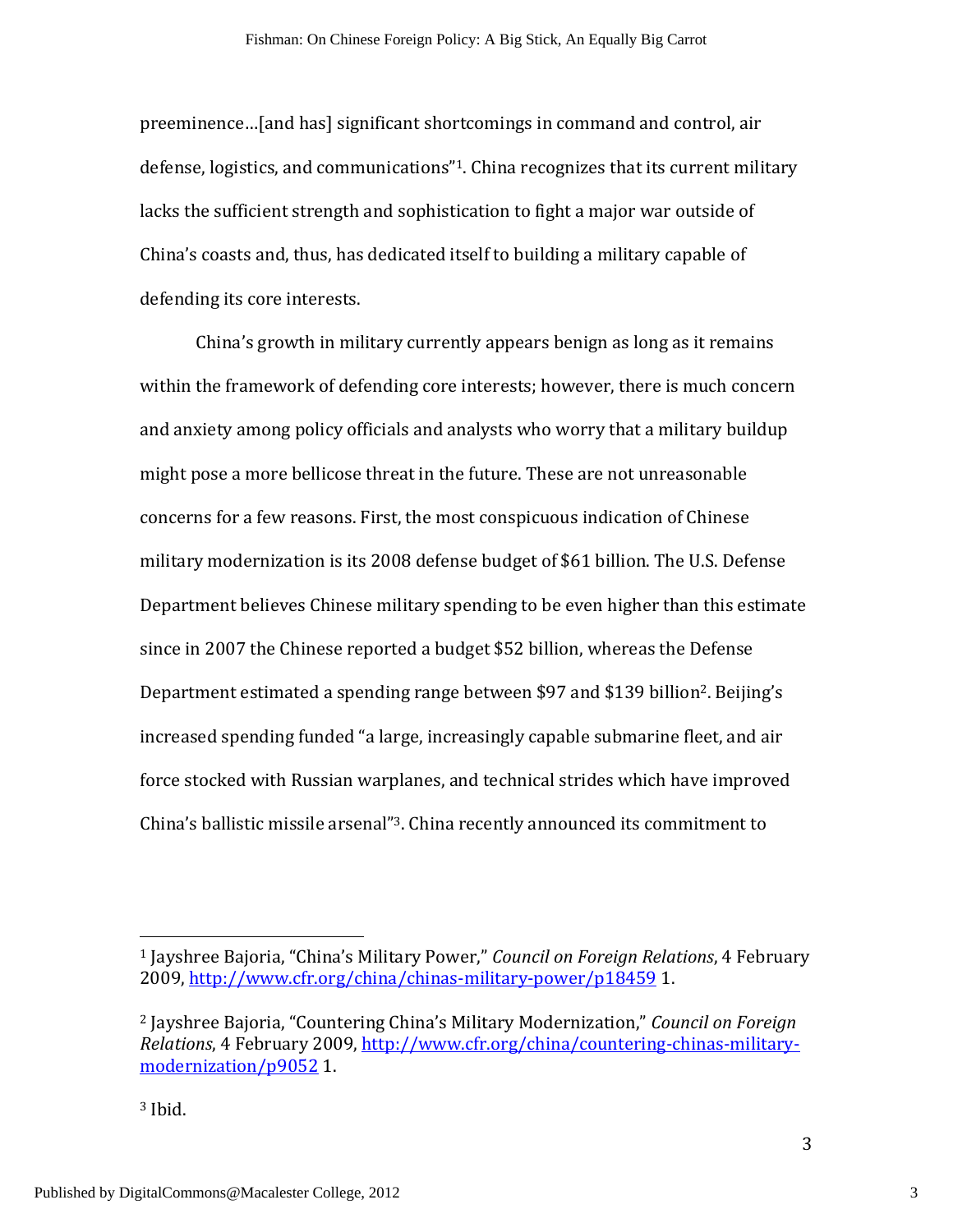deploy an aircraft carrier force in a move to build its "blue water" navy capacities4. China is currently the only veto power on the Security Council without an aircraft carrier, and thus this measure to modernize the navy may simply be "a symbol of China's great-power status"5. However, many U.S. officials remain suspicious of China's intentions and believe China's motivation to modernize its navy is more complicated than a power-play with fellow Security Council countries.

As China increases its military might, it is important to consider Beijing's predisposition for defense and no-first-attack policy. While "building a big stick" may be important for deterrence, it is equally important for China to "build a big carrot" in order to create incentives that persuade states to act in ways favorable to China. References to American soft power often speak to forms of cultural capital perhaps the ubiquity of McDonalds or the proliferation and appeal of Hollywood. This is a somewhat narrow definition of soft power— one that doesn't resemble China's type of growing soft power. As a definition, soft power "refers to a nation winning influence abroad by persuasion and appeal rather than by threats or

 $\overline{a}$ 

<sup>4</sup> James Holmes, "Blue Water Dreams," Foreign Policy, 27 June 2011, http://www.foreignpolicy.com/articles/2011/06/27/blue water dreams 1.

<sup>5</sup> Abraham M. Denmark, Andrew S. Erickson, Gabriel Collins, " Should We Be Afraid of China's New Aircraft Carrier?", Foreign Policy, 27 June 2011. http://www.foreignpolicy.com/articles/2011/06/27/should we be afraid of china s new aircraft carrier 2.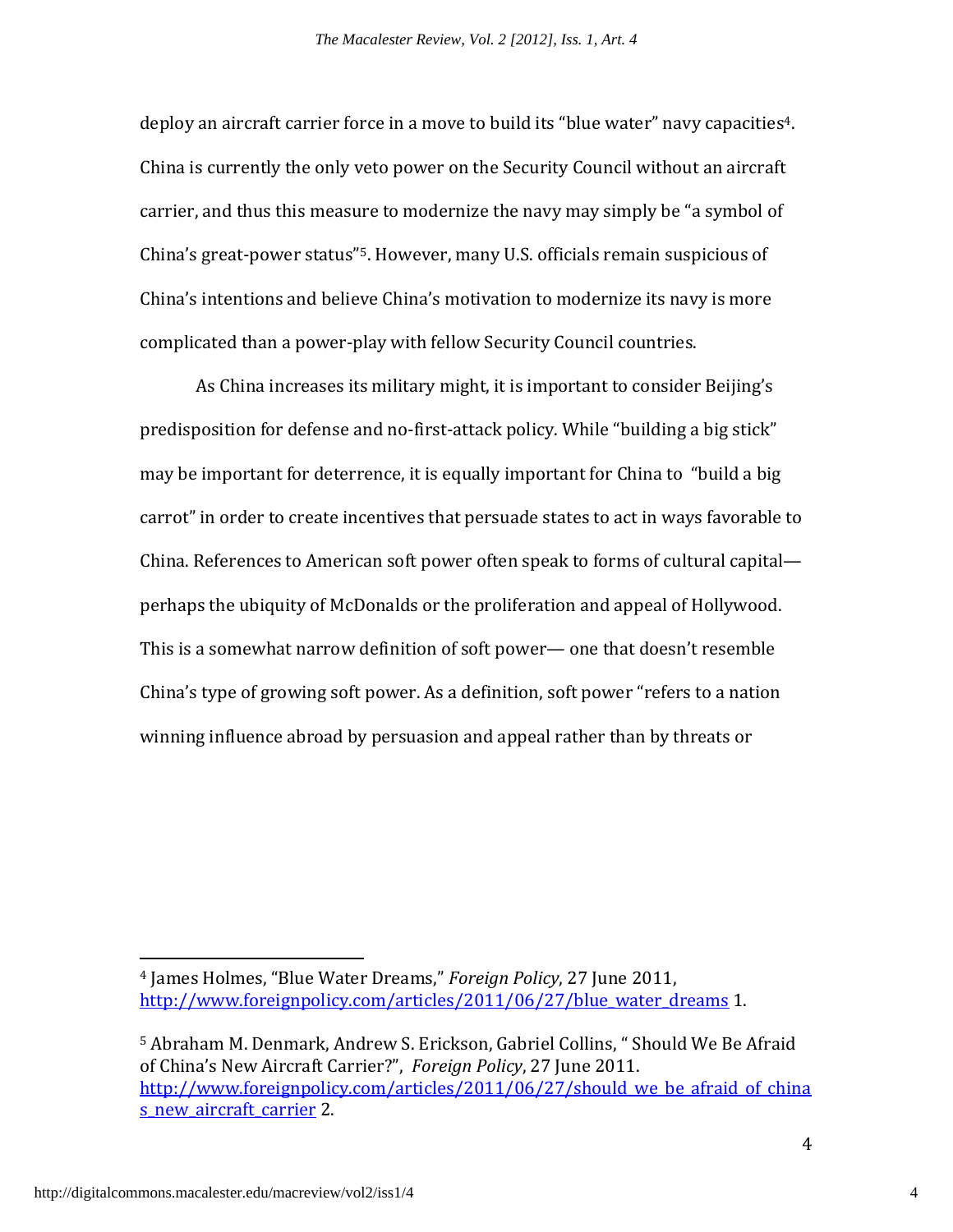military force"6. This can include "a country's culture, political values, foreign policies, and economic attraction"7.

China's most powerful and growing form of soft power is its relationships with African, Latin American, and Middle Eastern countries. These relationships build on political and economic cooperation and entanglement that emphasize "mutual interests" through development, resource sharing, and technical support. Unlike the Western or American model, China's soft power appeal stems from its "no string attached" approach that doesn't does believe that political or military reform are necessary compliments to development. Beijing's acceptance of many paths to development poses a stark contrast to American engagement and diplomacy. The conspicuous influx of Chinese doctors, Chinese construction managers, and Chinese teachers in foreign countries manifests the broad influence and reach of Chinese soft power. Whether consciously or subconsciously, these forms of engagement engender a greater fascination with Chinese culture and further promulgate Chinese influence abroad.

China's increase in hard and soft power is undeniable and China's rise can be defined best as a program aimed at "building a bigger stick and a bigger carrot." Before examining the systemic consequences of this rise, it is important to first evaluate whether this hyper-stick and carrot approach could prove powerful

<u>.</u>

5

<sup>6</sup> Ester Pan, "China's Soft Power Initiative," Council on Foreign Relations, 18 May 2006. http://www.cfr.org/china/chinas-soft-power-initiative/p10715 1.

<sup>7</sup> Drew Thompson, "China's Soft Power in Africa: From the 'Beijing Consensus' to Health Diplomacy," The Jamestown Foundation, 13 October, 2005, http://csis.org/files/media/csis/pubs/051013\_china\_soft\_pwr.pdf 2.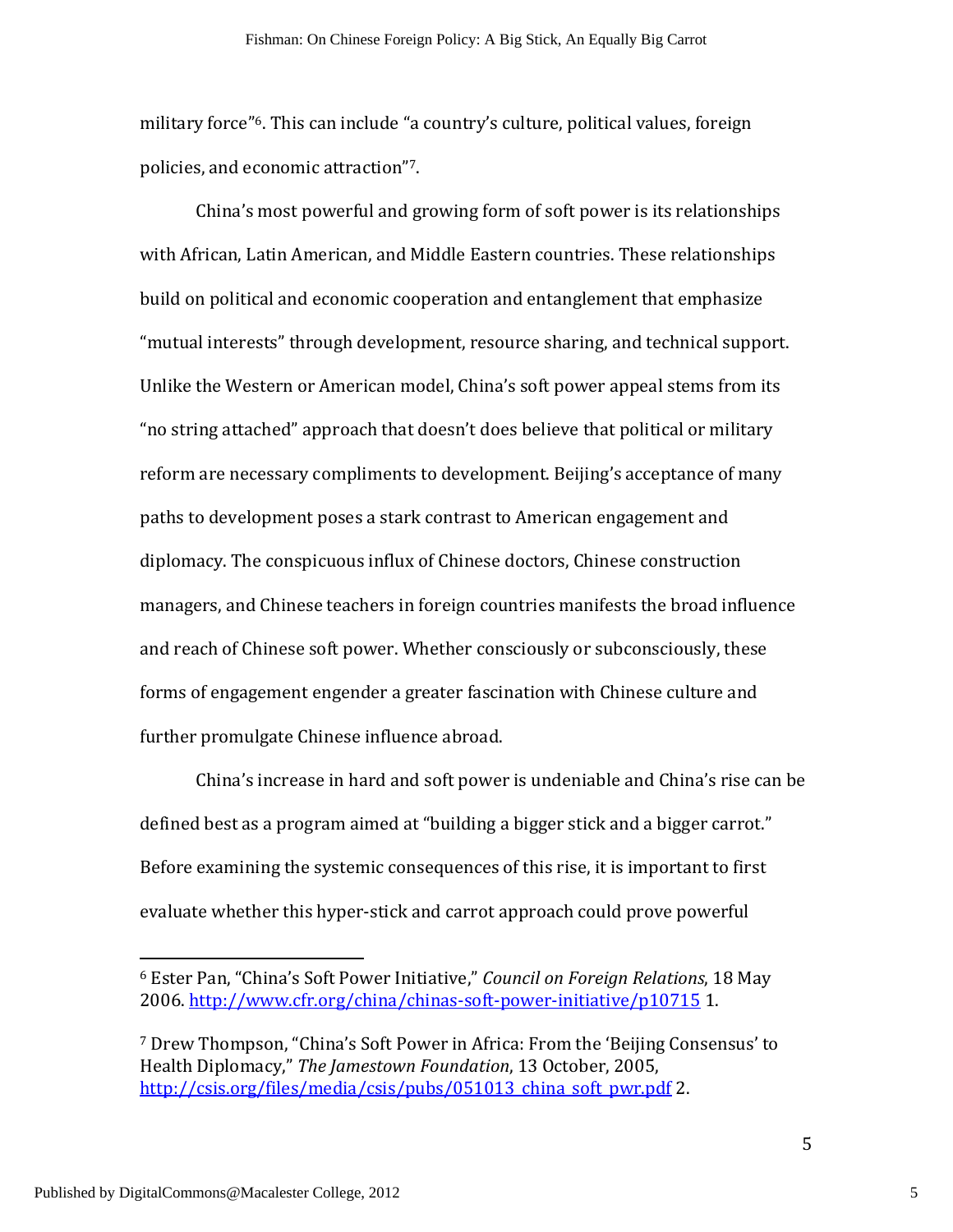enough to pose a systemic threat. This analysis is necessary since there are limits to both China's hard and soft power that could restrict China from posing a existential challenge. In the case of soft power, many policy officials question how far Chinese "soft" influence can extend if Beijing remains an undemocratic power. First, China's domestic disorder best exposes its undemocratic policies, and allied-countries "see that China suffers from endemic corruption, internal dissent and repressive governance"8. Second, Beijing's policy of "see no evil," which allows China to turn a blind eye to partner countries' troubles of political unrest and tyranny, greatly tarnishes Beijing's soft power. And finally, security-related measurements continue to define much of China's contemporary influence, which emphasizes the ceilings to China's soft power unless it adopts democratic principles<sup>9</sup>. In regards to hard power, Chinese capabilities remain equally limited. Currently China's military modernization proves more symbolic than threatening—Beijing's simplistic capacities lack a real ability to defend. That China acquires one aircraft carrier means little to the United States since it poses no current threat to the United States' sophisticated blue water navy. Because of China's unsustainable practices and tangible limits to its soft and hard power, China's rise may not have systemic consequences. However, this paper will proceed by evaluating the possibility of China's rise having systemic ramifications.

The consequences of Beijing's "building a bigger stick and a bigger carrot" policy will be dependent on the weight given to this two-pronged policy. Beijing

 $9$  Ibid 4.

<u>.</u>

<sup>&</sup>lt;sup>8</sup> Ester Pan, "China's Soft Power Initiative," Council on Foreign Relations, 18 May 2006. http://www.cfr.org/china/chinas-soft-power-initiative/p10715 3.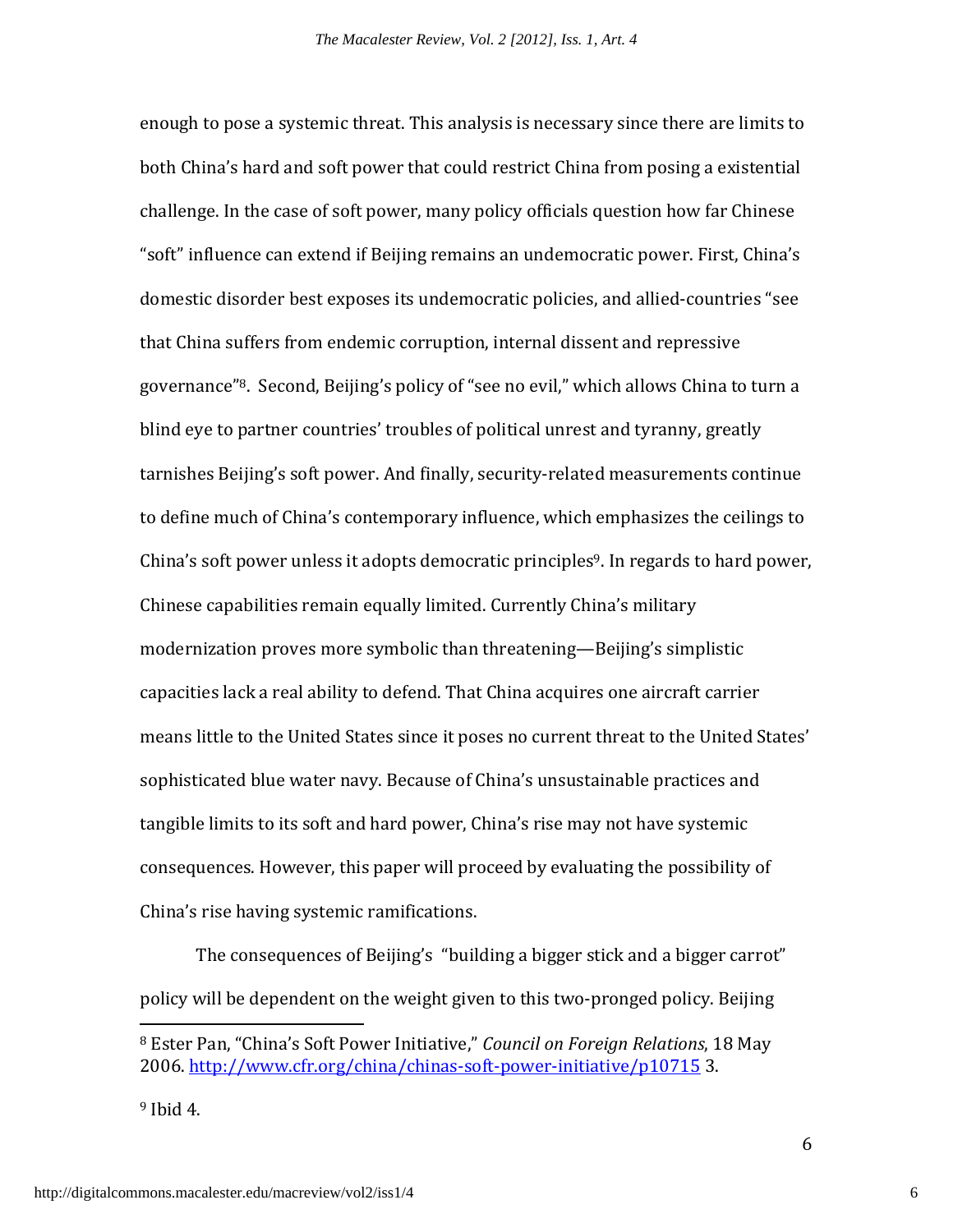now has the choice of pursuing a "big stick" policy, a "big carrot" strategy, or some combination of both. Regardless of which direction China heads, what remains true for all scenarios is the dramatic impact each will have on the global community and international order. I offer my speculations regarding the consequences of the most extreme directions of China's rise and then suggest the best policies for the United States to pursue in order to prevent such materializations.

If China decides to pursue a "big stick" policy in the future, it's motivation would likely stem from the desire to deny U.S. access to Southeast Asian waters, shape geostrategic realities in the region to align with Chinese interests, and compel neighbors to accept Chinese regional hegemony. This type of grand strategy doesn't necessarily indicate that China will use its "big stick," but it does suggest a more assertive China willing to showcase its military might through coercive deterrence. The results would be twofold. First, through coercive deterrence China would have the means to "wield a club" of countries that unconditionally support Beijing's decisions. This would resemble contemporary U.S. alliances and relationships that are built on military needs and protection. This, however, raises the concern that if China's "club" directly opposed the U.S. "club" that the ramifications would be a Cold War like bloc system, with each club competing for neutral states' support. The second consequence also resembles the Cold War landscape, an environment where "building the big stick" results in a quasi-arms race. A Chinese increase its military strength would likely compel the United States to do so as well, producing a pattern of action, counteraction, and counter-counteraction. Both country's need to project power in unconventional ways could result in the weaponization of space. While

7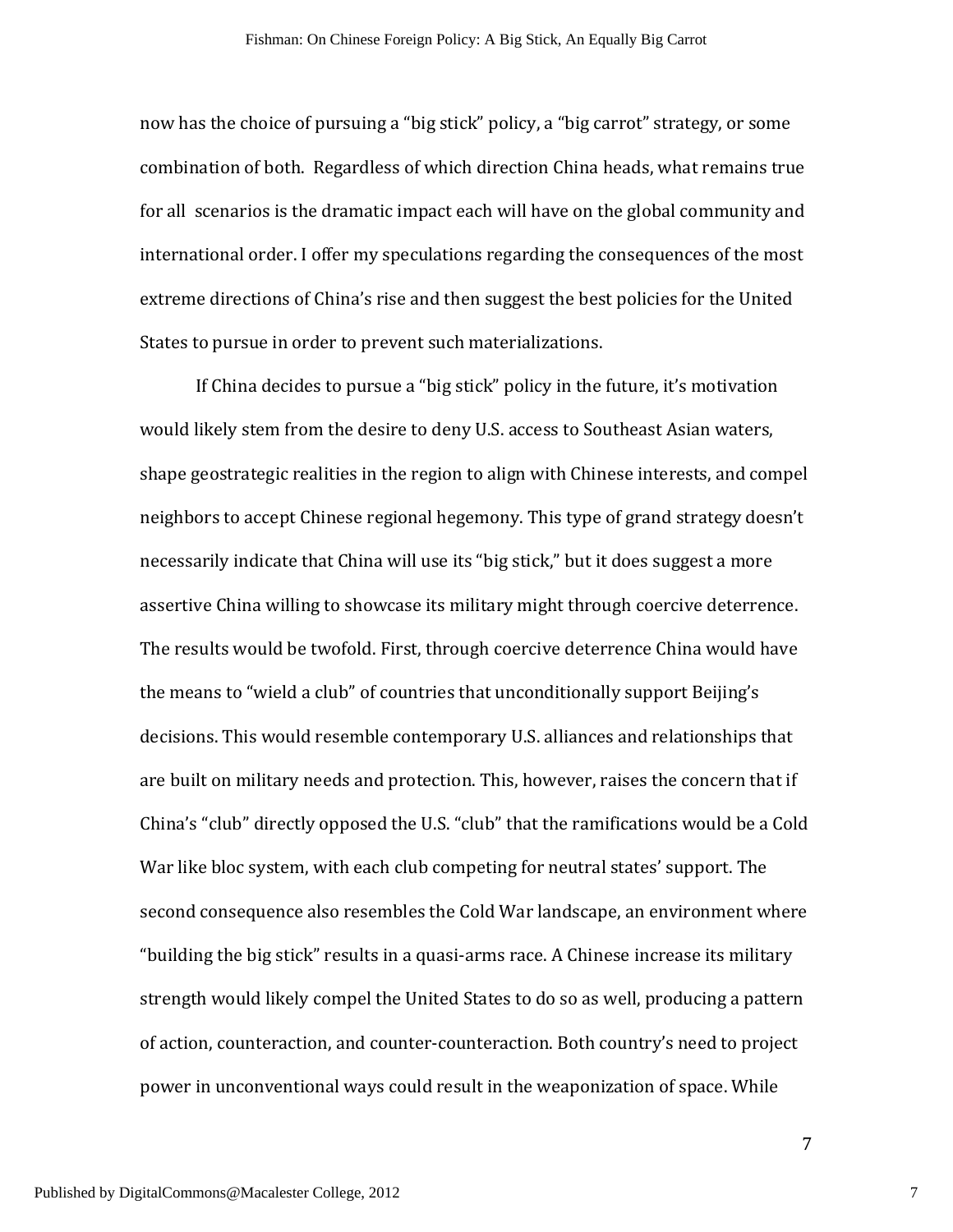these are all speculations, if China decides to use the "big stick" component of its current rise, the systemic consequences are troublingly similar to the Cold War period—an epoch that the international community should not rush to recreate. Thus, U.S. policy towards China's rise should aim to shape Chinese thinking about its military future by integrating it into the international system that provides its own "club," therefore reducing the need for China to wield its own club.

An alternative policy would be one that emphasizes China's "big carrot" strategy. This would proliferate the "Beijing Consensus" and similarly build a coalition of states easily persuaded by China's soft power politics. As China continues to expand its influence across the global through its "no strings attached policy," Beijing's disregard for state political unrest, oppression, and governmental tyranny would likely produce a "dictators club." China's engagement in the Middle East, African, and Latin America seemingly "fills the gaps" where the United States has not been willing to involve itself to due ideological disparities. By aligning itself with Ahmadinejad and al-Bashir, China makes a conscious decision to sideswipe the West and create its own alliance of powers. Similar to the consequences of a hard power strategy, the resulting political landscape would likely resemble the Cold War's unstable bloc system. A soft power approach appears as dismal a consequence as a hard power strategy, and thus U.S policies must harness the productive functions of Chinese soft power in order to dissuade Beijing from building a "dictators' club" willing to challenge U.S. interest.

 These two strategies manifest the most extreme and bleak systemic outcomes of China's rise. The examples of a "big stick" or "big carrot" approach

8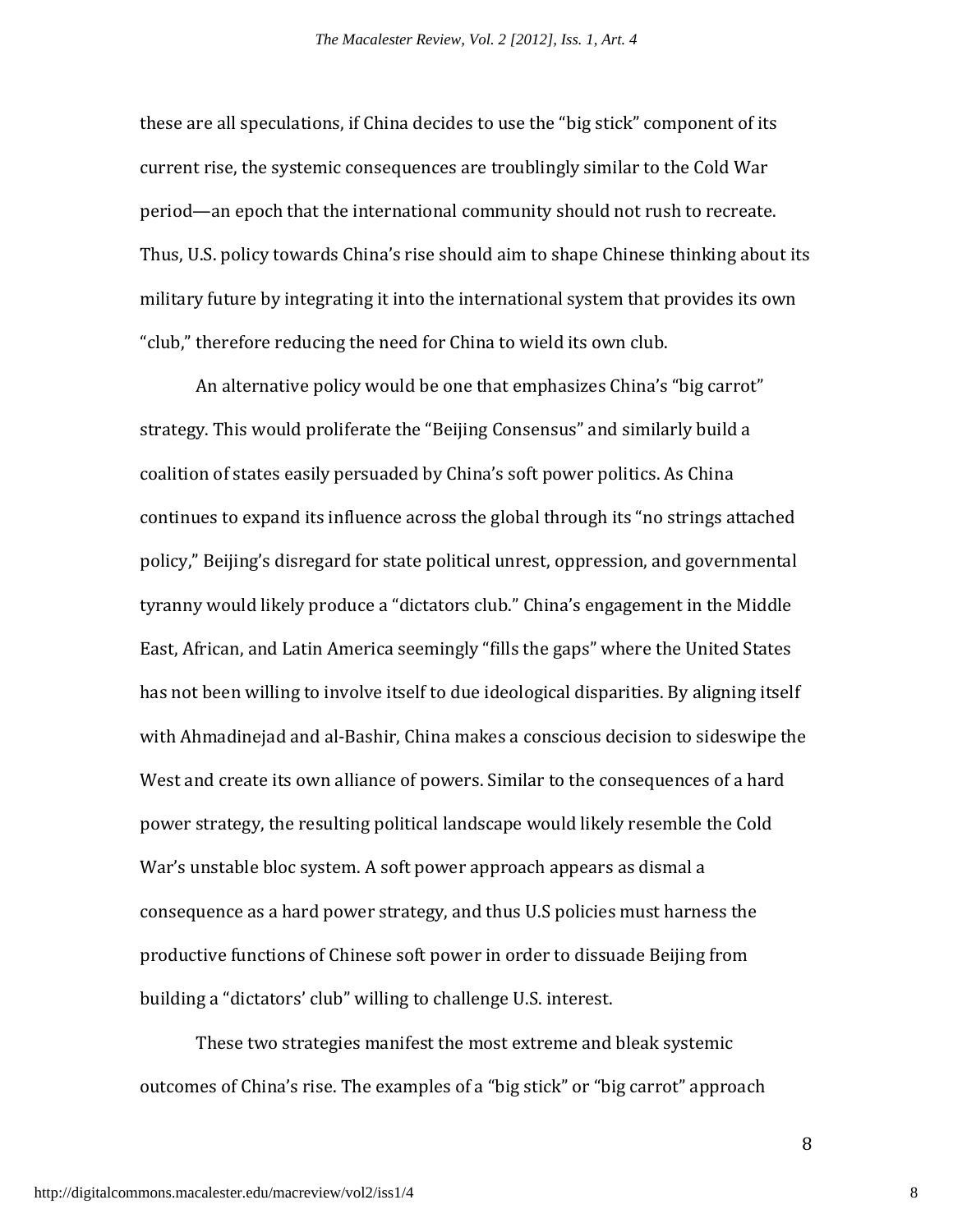assume that a rising China will be interested in global hegemony and countering American influence and power. However, "China's rise can be peaceful, but this outcome is far from guaranteed"10. It is not too late for contemporary U.S. foreign policy toward Beijing to guide and ensure a benign Chinese rise. First, the United States must accept the fact that China is "building a bigger stick and a bigger carrot"—I see no policy measures that could interrupt Chinese modernization and global reach, and therefore the U.S. must focus its policies around this reality. With this in mind, I defend John Ikenberry's recommendation, which believe that by strengthening Western, liberal institutions, China "can gain full access to and thrive within the system. And if it does, China will rise, but Western order—if managed properly—will live on"11. If the United States attempts to reinvigorate the international order with western, liberal ideals, both China's hard and soft power will find a place within this framework as a good institutional citizen. Beijing's modernizing military could be harnessed for humanitarian purposes, rescue missions, and international security. Likewise, China's soft power pursuits could be incorporated into international development agencies and multilateral institutions, perhaps even with the opportunity to offer its "no strings attached" as a reform model. Through integration into modern system of global governance, China will reap the benefits of policies of goodwill and likely be steered towards a democratic path. If China wishes to resemble the other four veto powers on the Security Council,

<u>.</u>

9

<sup>10</sup> Charles Glaser, 2011, "Will china's rise lead to war? Why realism does not mean pessimism", Foreign Affairs. 90 (2), 7.

<sup>11</sup> G.J. Ikenberry, 2008, "The rise of China and the future of the West: Can the liberal system survive?" Foreign Affairs, 87 (1): 1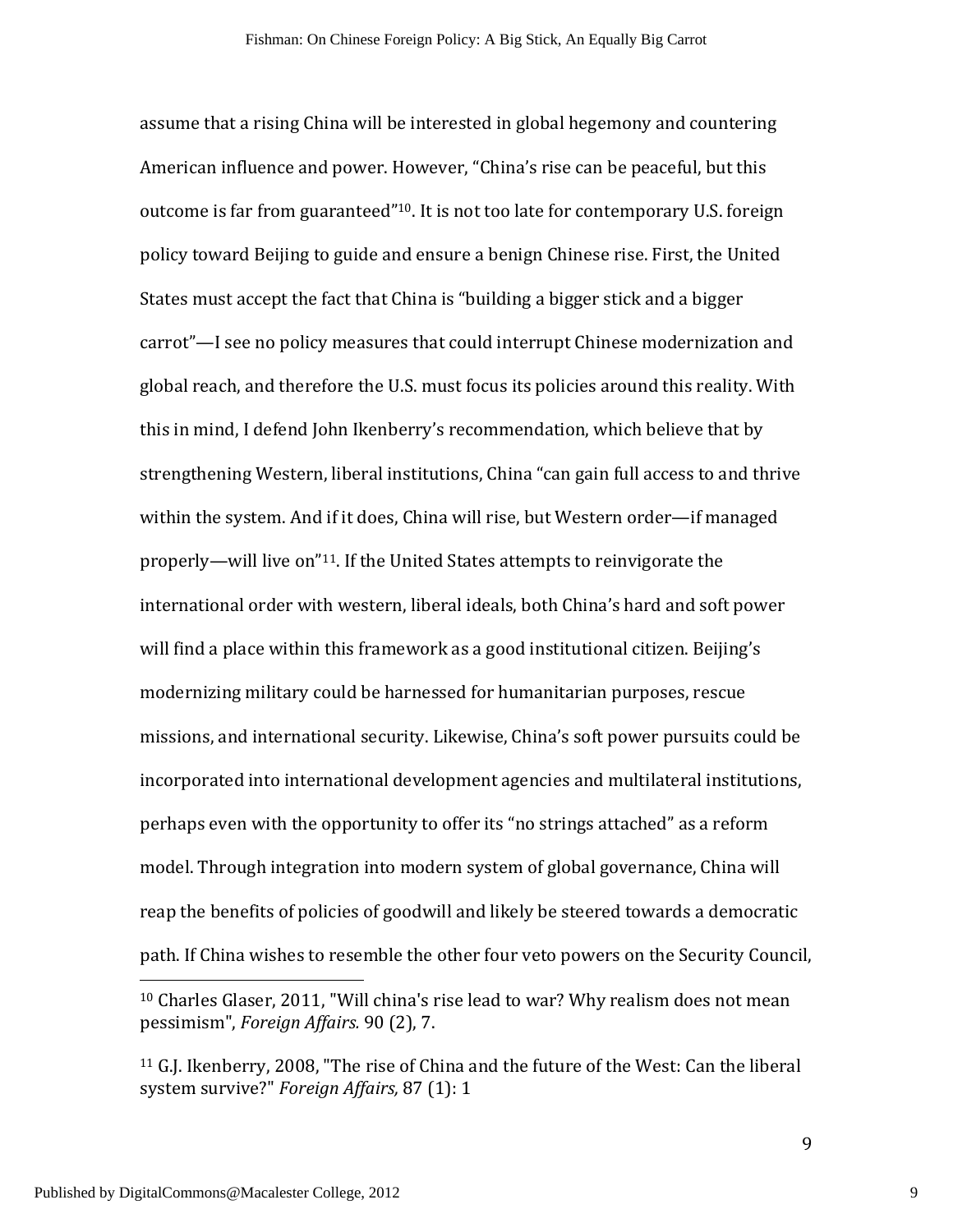it must go beyond just building a blue water navy and aircraft carrier, since being a world power means assuming global responsibility and using your big stick and big carrot for international stability.

 China is undeniably on the rise—the past decades witnessed a stark increase in China's tangible military and economic power as well as its global recognition and persuasion. Beijing's amplification of both hard and soft power projects can be characterized by a policy I refer to as "building a bigger stick and a bigger carrot." This strategy combines incentives with deterrence in a way that makes partnership with Beijing both strategic and threatening. Since China won't realistically challenge the United States' capabilities or influence for another twenty years, U.S. policy officials have time to formulate a strategy that guides China's hard and soft into a framework of liberal international institutions. The only way to do so will be by strengthening the Western-centered system of international governance. While it may be difficult to persuade Americans experts to lessen the microscope on China, only through focused attention to reviving the Western order will China's rise be benign, if not beneficial to the international system.

## Works Cited:

Bajoria, Jayshree. "China's Military Power." Council on Foreign Relations. 4 February 2009. http://www.cfr.org/china/chinas-military-power/p18459.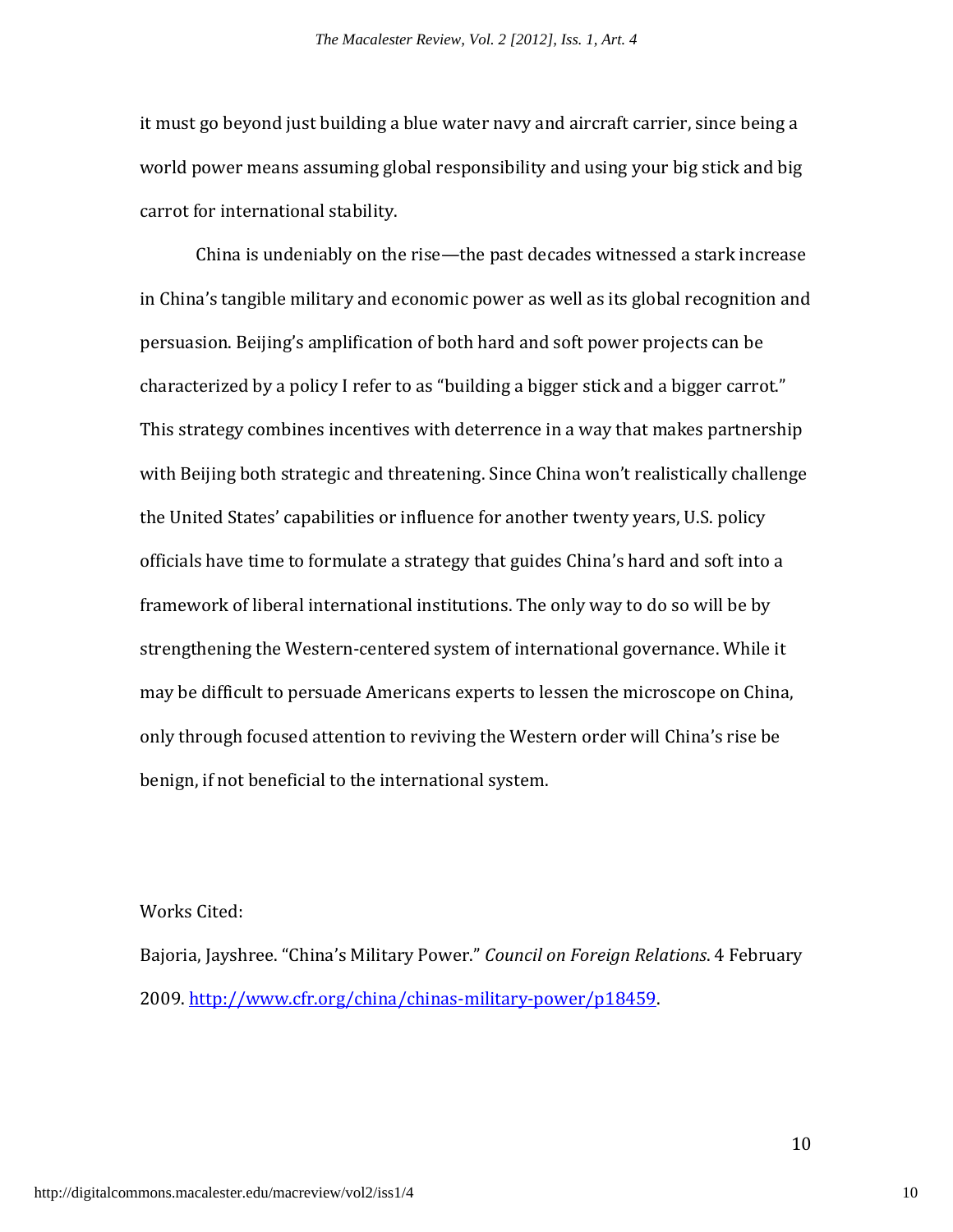Bajoria, Jayshree. "Countering China's Military Modernization." Council on Foreign Relations. 4 February 2009. http://www.cfr.org/china/countering-chinas-militarymodernization/p9052.

Denmark, Abraham M., Andrew S. Erickson, Gabriel Collins. " Should We Be Afraid of China's New Aircraft Carrier?". Foreign Policy. 27 June 2011. http://www.foreignpolicy.com/articles/2011/06/27/should we be afraid of china s new aircraft carrier.

Glaser, Charles. 2011. "Will china's rise lead to war? Why realism does not mean pessimism". Foreign Affairs. 90 (2).

Holmes, James. "Blue Water Dreams". Foreign Policy. 27 June 2011. http://www.foreignpolicy.com/articles/2011/06/27/blue water dreams.

Ikenberry G.J. 2008. "The rise of China and the future of the West: Can the liberal system survive?" Foreign Affairs. 87 (1): 23-37.

Pan, Ester. "China's Soft Power Initiative". Council on Foreign Relations. 18 May 2006. http://www.cfr.org/china/chinas-soft-power-initiative/p10715.